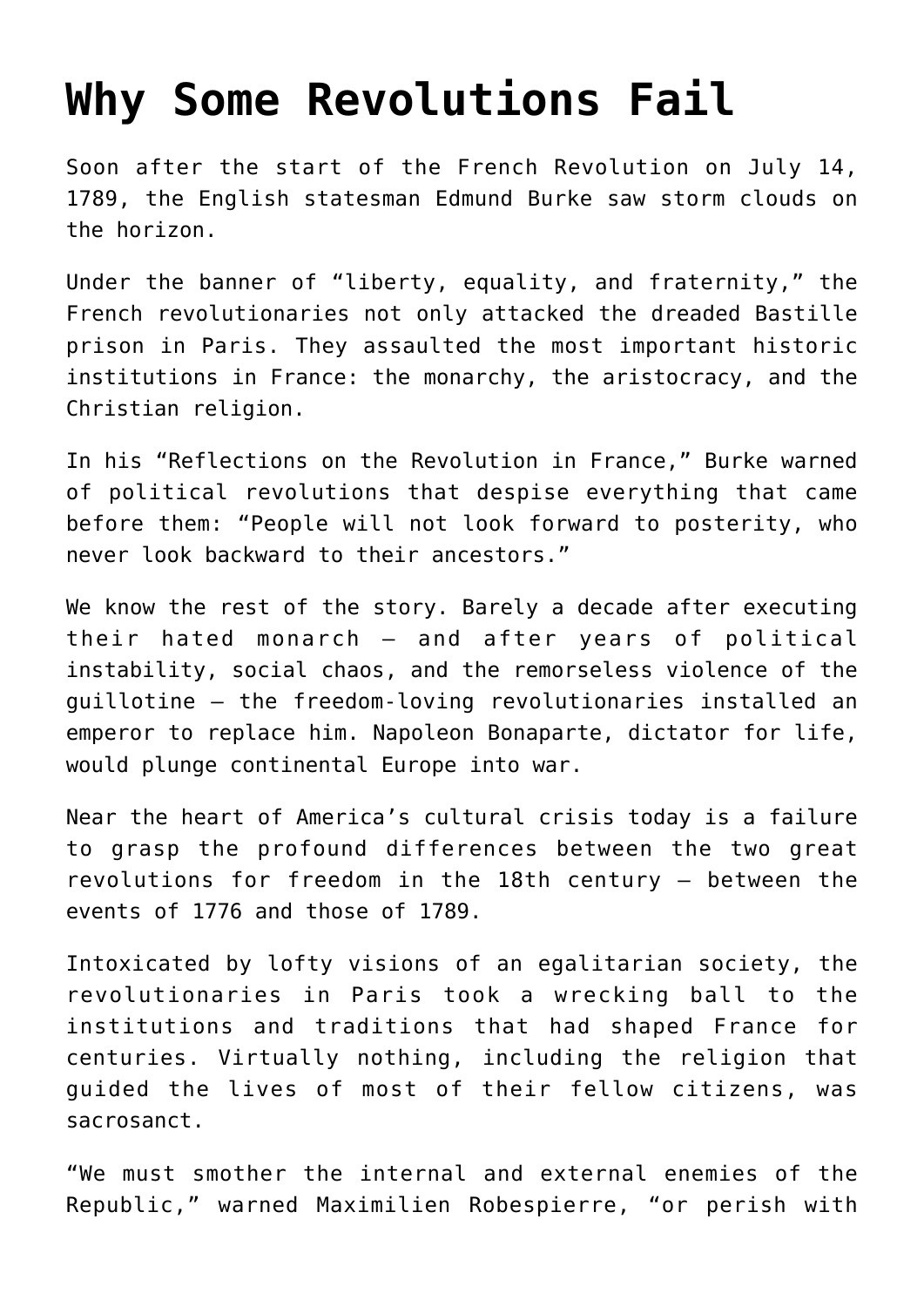them." Their list of enemies – past and present – was endless.

The men who signed the Declaration of Independence in Philadelphia, by contrast, did not share this rage against inherited authorities.

Although the Americans, in the words of James Madison, did not suffer from a "blind veneration for antiquity," neither did they reject the political and cultural inheritance of Great Britain and the Western tradition. They did not seek to invent rights, but rather to reclaim their "chartered rights" as Englishmen.

From both classical and religious sources, the American Founders understood that human passions made freedom a vulnerable state of affairs: Political liberty demanded the restraints of civic virtue and Biblical religion.

The French revolutionaries took a different view. Paul-Henri Thiry, Baron d'Holbach, one of the most influential French philosophers of his day, spoke for many: "To learn the true principles of morality, men have no need of theology, of revelation, or gods: They have need only of reason. They have only to enter into themselves, to reflect upon their own nature, [and] consult their sensible interests."

This sanguine  $-$  and thoroughly secular  $-$  view of human nature underwrote the French political project. In their democratic society, all of the base and cruel passions would be enchained, while the sentiments of generosity and brotherhood would be awakened by the laws. The revolutionaries sang an anthem to political utopianism the likes of which had never been heard before in Europe.

The Americans rejected it as dangerous nonsense. Instead, the Founders – living in a society animated by Protestant Christianity – held a hopeful but deeply sober view about the prospects for republican self-government.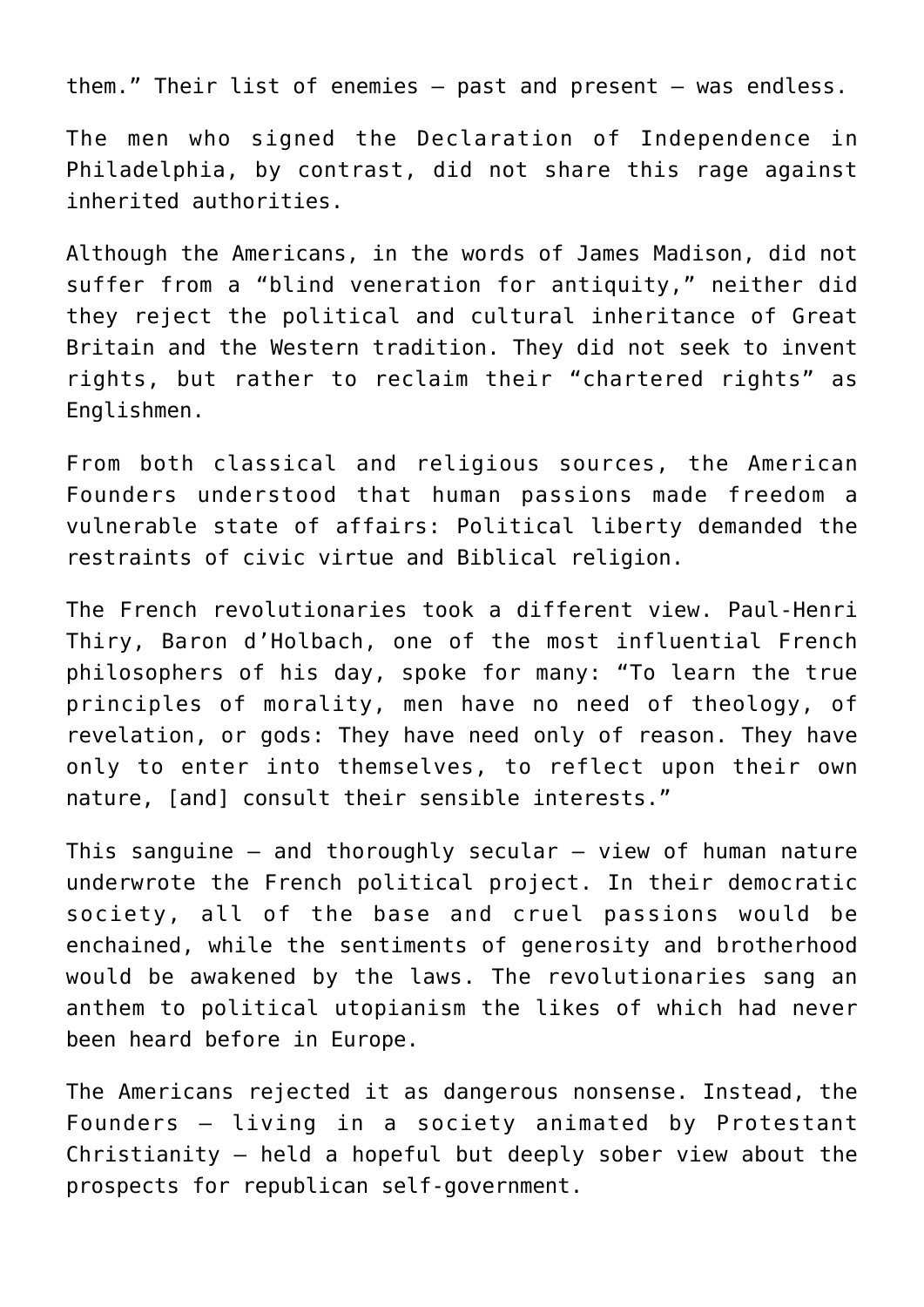Benjamin Franklin captured the essence of it when, emerging from the Constitutional Convention in Philadelphia, he was asked what kind of government the Framers were delivering to the American people. "A republic," he said, "if you can keep it."

A major concern of the "Federalist Papers," perhaps the most significant reflection on the nature of political societies ever written, is the problem of human self-interest. The threat of factions – what we would call tribalism – weighed heavily on their minds.

Though defending, along with John Jay and Alexander Hamilton, the American Constitution, Madison identified factions as the "mortal disease" of popular government:

*The latent causes of faction are thus sown in the nature of man. … So strong is this propensity of mankind to fall into mutual animosities, that where no substantial occasion presents itself, the most frivolous and fanciful distinctions have been sufficient to kindle their unfriendly passions and excite their most violent conflicts.*

Here is the most challenging aspect of any democratic revolution: preserving freedom over the long haul. A sound constitution – embodying concepts such as limited government, the separation of powers, and equal justice under the law  $-$  is essential.

Good political leadership is also important. But so is civic virtue: the capacity to govern oneself and to work for the common good.

And for that, the Founders believed, democracies needed the moral ballast of religious belief.

In his farewell address as president, for example, George Washington took a swipe at the French "philosophes": "Whatever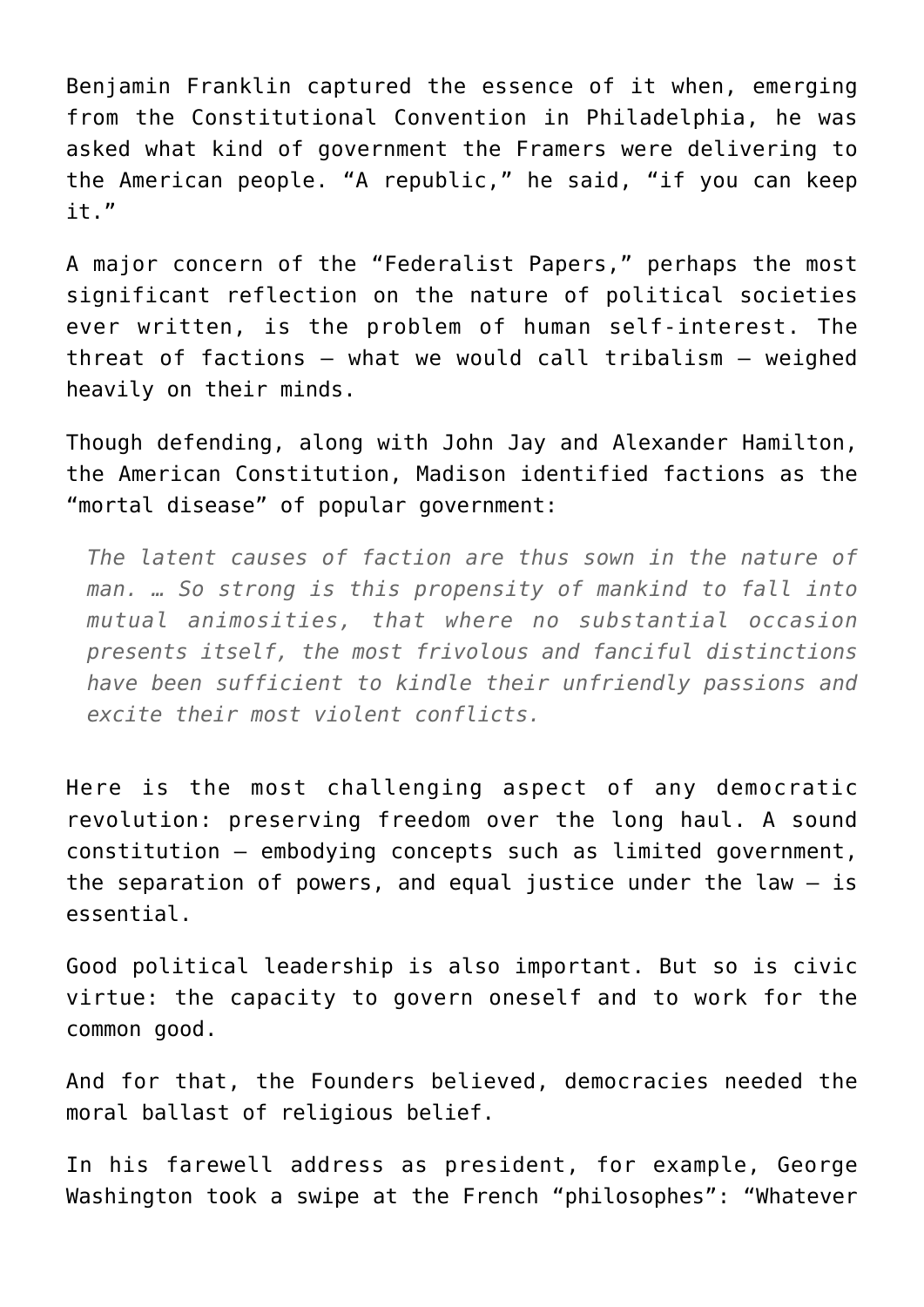may be conceded to the influence of refined education[,] … reason and experience both forbid us to expect that national morality can prevail in exclusion of religious principle."

Reverend John Witherspoon – the only minster to sign the Declaration of Independence – reinforced the prevailing view: "that he is the best friend to American liberty who is most sincere and active in promoting true and undefiled religion."

Ironically, it was a Frenchman, Alexis de Tocqueville, who confirmed Burke's worst fears about the events in France. "Because the Revolution seemed to be striving for the regeneration of the human race even more than the reform of France," de Tocqueville wrote, "it lit a passion which the most violent political revolutions had never before been able to produce."

This zeal, he added, took on the appearance of "a new kind of religion … without God, without ritual, and without life after death."

Thus in the American and French revolutions, we encounter starkly different journeys toward freedom: two conflicting visions of human nature and the nature of political societies. A republic  $-$  if you can keep it  $-$  or the dawn of universal bliss.

Herein lies the source of our current crisis: the willingness to trade the legacy of the [American Revolution for that of the](https://www.heritage.org/political-process/report/the-great-divide-the-ideological-legacies-the-american-and-french?_ga=2.212261972.1336939996.1594736979-558362307.1588960120) [French](https://www.heritage.org/political-process/report/the-great-divide-the-ideological-legacies-the-american-and-french?_ga=2.212261972.1336939996.1594736979-558362307.1588960120).

What path will we take? Perhaps the welfare of the City of Man really does depend, after all, on our belief in the City of God.

*This [article](https://www.dailysignal.com/2020/07/14/why-some-revolutions-fail/) has been republished with permission from* The Daily Signal.

—